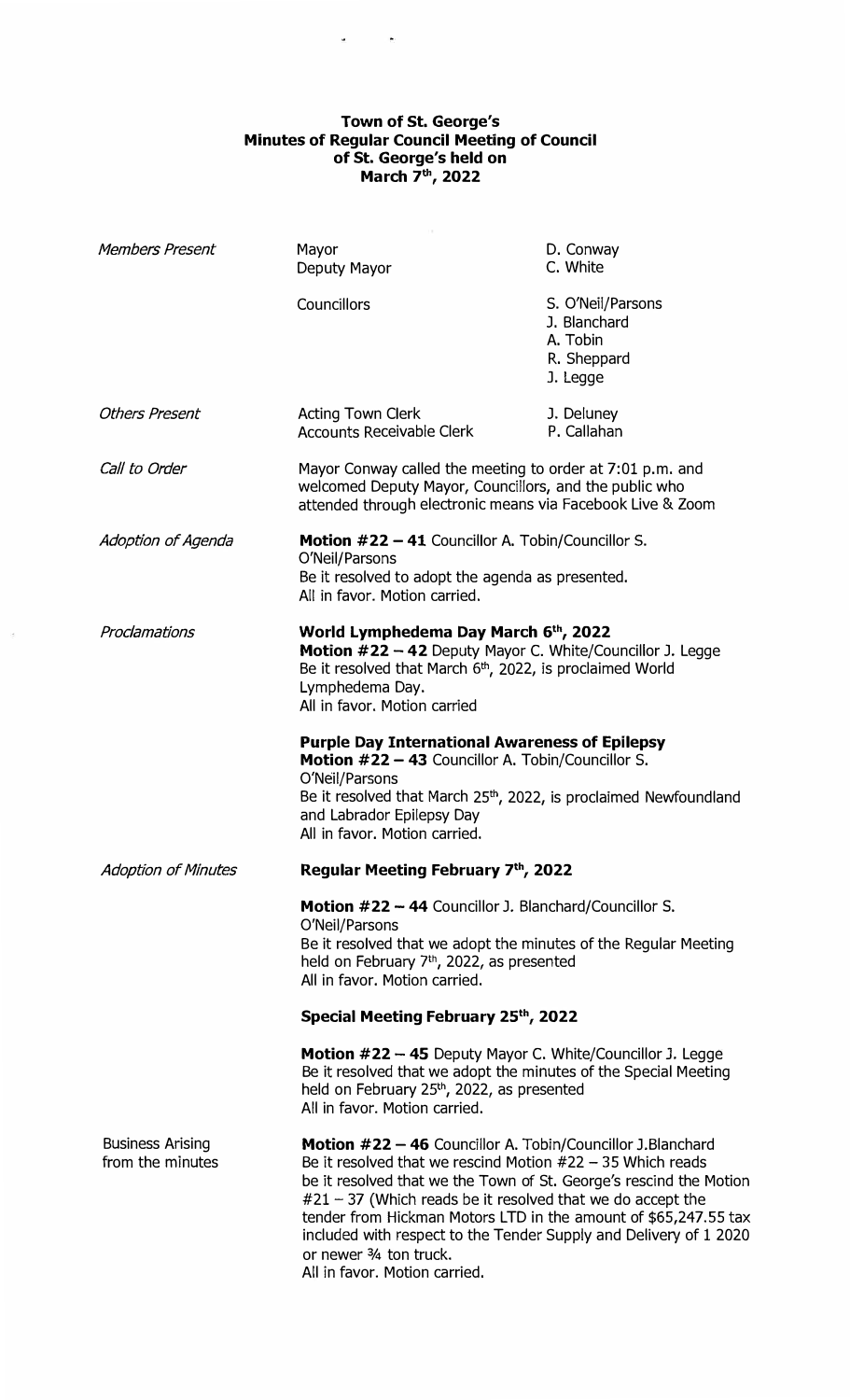| Committee Reports           | The Acting Town Clerk read the financial reports for the month of<br>February.                                                                                                                                                                                                                                                                                                                                                                                         |
|-----------------------------|------------------------------------------------------------------------------------------------------------------------------------------------------------------------------------------------------------------------------------------------------------------------------------------------------------------------------------------------------------------------------------------------------------------------------------------------------------------------|
| a.) Finance                 | Motion #22 - 47 Councillor J. Legge/Councillor A. Tobin<br>Be it resolved to approve payment of General Invoices<br>in the amount of \$27,518.66 from the general account.<br>All in favor. Motion carried                                                                                                                                                                                                                                                             |
| ¥,                          | Motion #22 - 48 Deputy Mayor C. White/Councillor S.<br>O'Neil/Parsons Be it resolved to pay ECO Contracting LTD from<br>the Projects Account in the amount of \$35,397.00 for progress<br>claim #1-for St. George's Chlorination Bldg Emergency Generator<br>17-MCW-21-00027.<br>All in favor. Motion carried.                                                                                                                                                         |
| b.) Projects                | No new projects.                                                                                                                                                                                                                                                                                                                                                                                                                                                       |
| c.) Fire Department         | Fire Call Reports for February 2022<br>1.) There were six Fire Calls made in February 2022.<br>a) Feb 5 <sup>th</sup> --False Alarm of Structure Fire 506 Main Street<br>b) Feb 5th---Medical Call Rescue 506 Main Street<br>c) Feb 13th--Mutual Aid 594 Main Street<br>d) Feb 21 <sup>st</sup> --Mutual Aid Russell's Ambulance 22 Hayes Lane<br>e) Feb 24th--Motor Vehicle Accident Seal Rocks Turn<br>f) Feb 24 <sup>th</sup> --Medical Call 118 SteelMountain Road |
| d.) Stadium<br>& Recreation | Financial Statement was given by the Acting Town Clerk, the Siki<br>Memorial Bennett has a deficit of \$4478.28 YTD.<br>A letter from the Recreation Committee was read by Councillor<br>O'Neill Parsons, they have requested a donation towards the<br>Winter Carnival planned for the weekend of March 18-20, 2022                                                                                                                                                   |
|                             | <b>Motion #22-49</b> Councillor S. O'Neill Parsons/Councillor J. Legge<br>Be it resolved to approve a donation in the amount of \$200.00 to<br>the Siki Bennett Memorial Stadium Committee toward Winter<br>Carnival 2022.<br>All in favor. Motion carried.                                                                                                                                                                                                            |
| e.) Roads                   | Councillor Blanchard gave an update on the roads. He suggested<br>that instead of having only 1 truck on when we are doing repairs<br>to roads/leaks we should have 2 as that would be more cost<br>saving rather than have workers and machinery waiting for the 1<br>truck to return. He also suggested the council have a meeting to<br>see what the estimated full cost of fixing the roads would be<br>rather than just do patch jobs.                            |
| f.) St. George's<br>Marina  | Closed for the season.                                                                                                                                                                                                                                                                                                                                                                                                                                                 |
| g.) Permits                 | <b>General Repairs Permits</b><br>Motion #22-50 Deputy Mayor C. White/Councillor A. Tobin<br>Be it resolved to accept the General Permits #1314, 1317, 1318<br>as presented<br>All in favor. Motion carried.<br><b>Building Permits</b><br><b>Motion #22-51</b> Councillor J. Legge/Deputy Mayor C. White<br>Be it resolved to accept Building Permit #1315 as presented.<br>All in favor. Motion carried.                                                             |
| <b>Unfinished Business</b>  | N/A                                                                                                                                                                                                                                                                                                                                                                                                                                                                    |

 $\tilde{\mathbf{x}}$ 

 $\tilde{s}=-\tilde{s}$